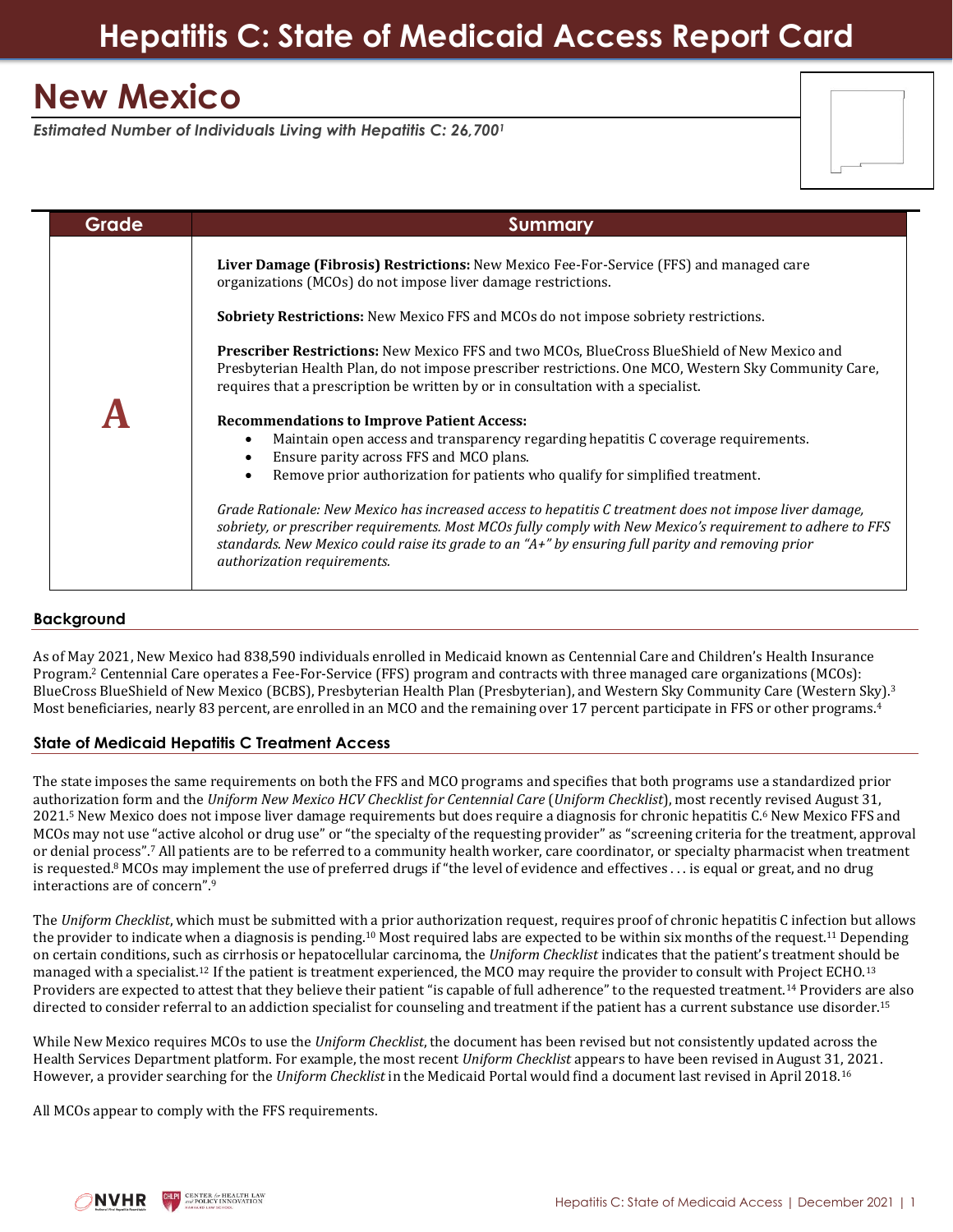BCBS requires prior authorization to access hepatitis C treatment, which are considered specialty medications.<sup>17</sup> These medications must be dispensed at a contracted specialty pharmacy.<sup>18</sup> BCBS identifies Mavyret as preferred.<sup>19</sup> The plan indicates that its hepatitis C coverage requirements are aligned with the *Uniform Checklist*, though the BCBS provider website also indicates that prior authorizations should be submitted to CoverMyMeds and referrals for specialty pharmacy should be made to Accredo. <sup>20</sup> It is unclear whether additional requirements are applied for these forms.

Presbyterian requires prior authorization and requires a specialty pharmacy to dispense hepatitis C treatment.<sup>21</sup> Presbyterian requires that a patient be diagnosed with chronic hepatitis C with laboratory documentation of genotype and subtype, and that certain laboratory tests and treatment experience information be submitted. Presbyterian does not appear to impose sobriety or prescribing requirements.<sup>22</sup> Mavyret is the preferred agent.<sup>23</sup>

Western Sky applies prior authorization requirements to hepatitis C treatment.<sup>24</sup> Mavyret, the preferred agent, must also be filled by a specialty pharmacy. <sup>25</sup> Western Sky's Pharmacy Benefit Manager, Envolve Pharmacy Solutions, provides approval criteria for Mavyret, requiring a chronic hepatitis C diagnosis and associated laboratory testing and a prescription "by or in consultation with a gastroenterologist, hepatologist, or infectious disease specialist, or provider who has expertise in treating hepatitis C based on a certified training program".<sup>26</sup> There are no sobriety documentation requirements.

New Mexico has progressively worked to address hepatitis C across the care continuum from screening and diagnosis to treatment. In 2016, the New Mexico Hepatitis C Coalition (consisting of members of the patient advocacy and health professional community) published a *Statewide Comprehensive Plan* to address the epidemic.<sup>27</sup> New Mexico's Medical Assistance Division (MAD) has taken important steps to incorporate MCOs in these efforts through Department Directives. In 2019, the New England Journal of Medicine published a case study of New Mexico's hepatitis C elimination efforts for beneficiaries in its Medicaid program, including the change allowing all individuals living with HCV (not just those with advanced fibrosis) to access treatment.<sup>28</sup> The case study documented statewide efforts to implement uniform monitoring and treatment efforts, such as the development of a common reporting system and the uniform checklist.<sup>29</sup>

### **Liver Damage (Fibrosis) Restrictions**

New Mexico FFS and MCOs do not impose liver damage restrictions but require a diagnosis of chronic hepatitis C.

#### **Sobriety Restrictions**

New Mexico FFS and MCOs do not impose sobriety requirements. The *Uniform New Mexico HCV Checklist for Centennial Care* recommends if a beneficiary has alcohol or substance use history that the patient be referred to an addiction specialist for counseling and treatment.

#### **Prescriber Restrictions**

New Mexico FFS and two MCOs, BlueCross BlueShield of New Mexico and Presbyterian Health Plan, do not impose prescriber restrictions. One MCO, Western Sky Community Care, requires that a prescription be written by or in consultation with a specialist.

#### **Points of Contact for Questions & Concerns about New Mexico's State of Medicaid Hepatitis C Access**

#### **Medicaid: <sup>30</sup> Nicole Comeaux, Division Director, Medical Assistance Division, New Mexico Human Services Department** P.O. Box 2348, Santa Fe, NM, 87504-2348;

Telephone: (505) 827-3100; Consolidated Customer Service Center: (800) 283-4465; E-mail Address[: MADInfo.HSD@state.nm.us](mailto:nancy.smith-leslie@state.nm.us)



<sup>1</sup> New Mexico State Profile, HepVu (Accessed December 2021)[: https://hepvu.org/state/new-mexico/.](https://hepvu.org/state/new-mexico/)

<sup>2</sup> Medicaid and CHIP in New Mexico, Medicaid.gov (Accessed December 2021)[: https://www.medicaid.gov/medicaid/by-state/stateprofile.html?state=new-mexico.](https://www.medicaid.gov/medicaid/by-state/stateprofile.html?state=new-mexico)

<sup>3</sup> Centennial Care Managed Care Organizations, Looking for Information, Human Services Department (Accessed December 2021): [https://www.hsd.state.nm.us/lookingforinformation/centennial-care-managed-care-](https://www.hsd.state.nm.us/lookingforinformation/centennial-care-managed-care-organizations/)

[organizations/.](https://www.hsd.state.nm.us/lookingforinformation/centennial-care-managed-care-organizations/)

<sup>4</sup> Share of Medicaid Population Covered Under Different Delivery Systems, Medicaid Managed Care Market Tracker, Henry J. Kaiser Family Foundation, July 1, 2021 (Accessed December 2021):

[http://www.kff.org/medicaid/state-indicator/share-of-medicaid-population-covered-under-different-delivery-](http://www.kff.org/medicaid/state-indicator/share-of-medicaid-population-covered-under-different-delivery-systems/?currentTimeframe=0&sortModel=%7B%22colId%22:%22Location%22,%22sort%22:%22asc%22%7D)[systems/?currentTimeframe=0&sortModel=%7B%22colId%22:%22Location%22,%22sort%22:%22asc%22%7D.](http://www.kff.org/medicaid/state-indicator/share-of-medicaid-population-covered-under-different-delivery-systems/?currentTimeframe=0&sortModel=%7B%22colId%22:%22Location%22,%22sort%22:%22asc%22%7D)

<sup>5</sup> Uniform New Mexico Hepatitis C Virus Checklist – Repeal and Replace MAD 634 Form, December 22, 2020 (Accessed December 2021)[: https://www.hsd.state.nm.us/wp-content/uploads/SUPPLEMENT-20-13-UNIFORM-](https://www.hsd.state.nm.us/wp-content/uploads/SUPPLEMENT-20-13-UNIFORM-NEW-MEXICO-HEPATITIS-C-VIRUS-CHECKLIST-MAD-634-UPDATED-08.30.2021.pdf)[NEW-MEXICO-HEPATITIS-C-VIRUS-CHECKLIST-MAD-634-UPDATED-08.30.2021.pdf.](https://www.hsd.state.nm.us/wp-content/uploads/SUPPLEMENT-20-13-UNIFORM-NEW-MEXICO-HEPATITIS-C-VIRUS-CHECKLIST-MAD-634-UPDATED-08.30.2021.pdf) 

<sup>6</sup> Ibid. Uniform New Mexico Hepatitis C Virus Checklist – Repeal and Replace MAD 634 Form, December 22, 2020 (Accessed December 2021); See also Managed Care Policy Manual, Medical Assistance Division, Human Services Department, at p. 389 (Accessed December 2021)[: https://www.hsd.state.nm.us/wp-content/uploads/2020/12/Centennial-Care-Managed-Care-Policy-M.pdf.](https://www.hsd.state.nm.us/wp-content/uploads/2020/12/Centennial-Care-Managed-Care-Policy-M.pdf) 

<sup>7</sup> Ibid. Managed Care Policy Manual, Medical Assistance Division, Human Services Department, at p. 389 (Accessed December 2021). <sup>8</sup> Ibid. Managed Care Policy Manual, Medical Assistance Division, Human Services Department, at p. 389 (Accessed December 2021).

<sup>9</sup> Ibid. Managed Care Policy Manual, Medical Assistance Division, Human Services Department, at p. 390 (Accessed December 2021).

<sup>10</sup> Ibid. Uniform New Mexico Hepatitis C Virus Checklist – Repeal and Replace MAD 634 Form, December 22, 2020 (Accessed December 2021).

<sup>11</sup> Ibid. Uniform New Mexico Hepatitis C Virus Checklist – Repeal and Replace MAD 634 Form, December 22, 2020 (Accessed December 2021) <sup>12</sup> Ibid. Uniform New Mexico Hepatitis C Virus Checklist – Repeal and Replace MAD 634 Form, December 22, 2020 (Accessed December 2021).

<sup>13</sup> Ibid. Uniform New Mexico Hepatitis C Virus Checklist – Repeal and Replace MAD 634 Form, December 22, 2020 (Accessed December 2021).

<sup>&</sup>lt;sup>14</sup> Ibid. Uniform New Mexico Hepatitis C Virus Checklist – Repeal and Replace MAD 634 Form, December 22, 2020 (Accessed December 2021).<br><sup>15</sup> Ibid. Uniform New Mexico Hepatitis C Virus Checklist – Repeal and Replace MAD 63

<sup>16</sup> Uniform New Mexico Hepatitis C Virus Checklist – MAD 634 Revised, April 17, 2018 (Accessed December 2021)[: https://nmmedicaid.portal.conduent.com/static/PDFs/MAD634.pdf.](https://nmmedicaid.portal.conduent.com/static/PDFs/MAD634.pdf) 

<sup>&</sup>lt;sup>17</sup> A Section of the Provider Reference Manual 2020 August 2020, Blue Cross Community Centennial, at p. S108 (Accessed December 2021)[: https://www.bcbsnm.com/pdf/provider\\_ref\\_manual/centennial\\_prm.pdf;](https://www.bcbsnm.com/pdf/provider_ref_manual/centennial_prm.pdf) See<br>also Drug List

<sup>18</sup> Ibid. A Section of the Provider Reference Manual 2020 August 2020, Blue Cross Community Centennial, at p. S108 (Accessed December 2021).

<sup>19</sup> Blue Cross Community Centennial, Drug List, October 2019 (Accessed December 2021)[: https://www.bcbsnm.com/pdf/rx/cc\\_drug\\_list\\_nm\\_2019.pdf](https://www.bcbsnm.com/pdf/rx/cc_drug_list_nm_2019.pdf)